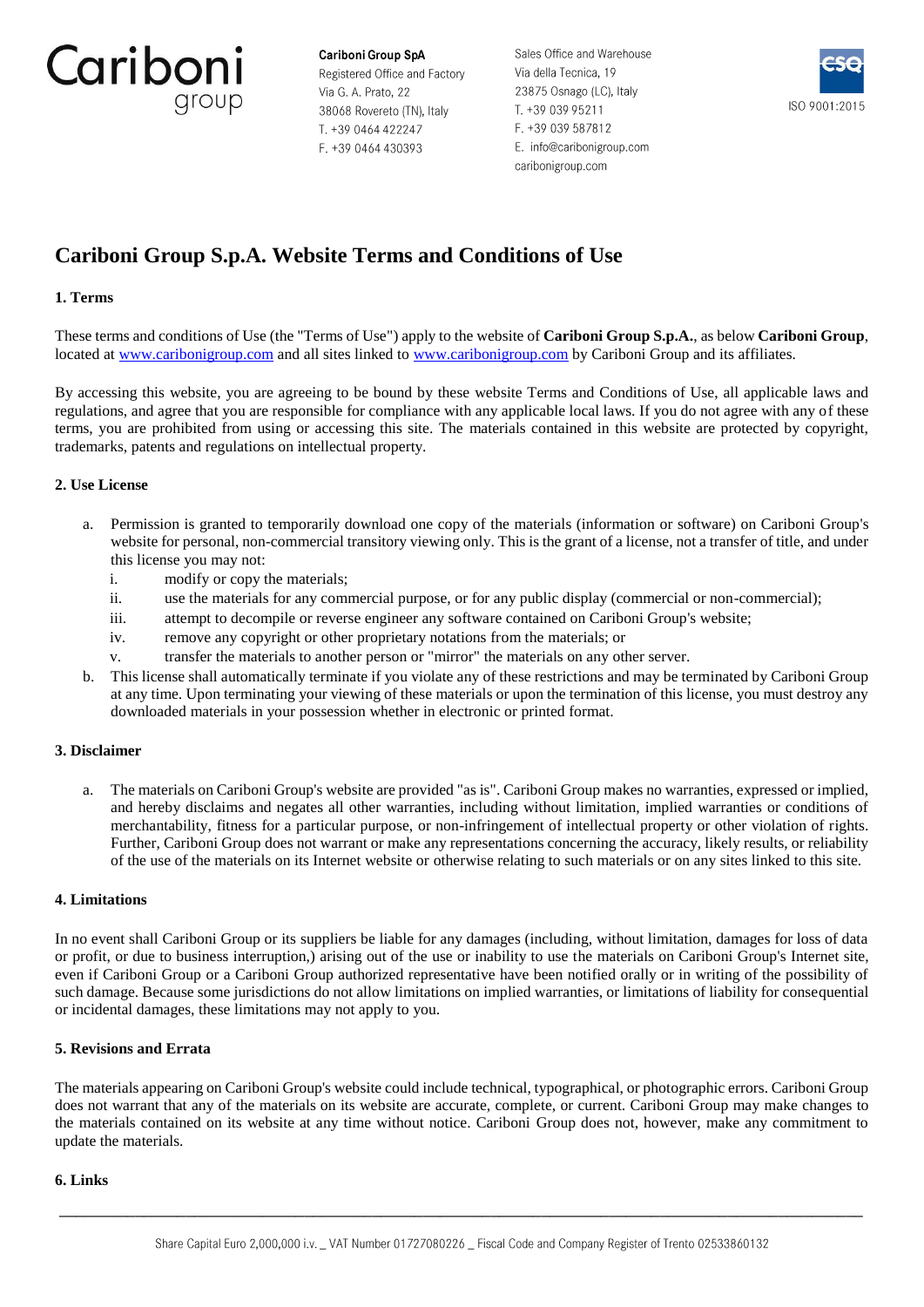

Sales Office and Warehouse Via della Tecnica, 19 23875 Osnago (LC), Italy T. +39 039 95211 F. +39 039 587812 E. info@caribonigroup.com caribonigroup.com



Cariboni Group has not reviewed all of the sites linked to its Internet website and is not responsible for the contents of any such linked site. The inclusion of any link does not imply endorsement by Cariboni Group of the site. Use of any such linked website is at the user's own risk.

# **7. Site Terms of Use Modifications**

Cariboni Group may revise these terms of use for its website at any time without notice. By using this website you are agreeing to be bound by the current version of these Terms and Conditions of Use.

# **8. Governing Law**

Any claim relating to Cariboni Group's website shall be governed by the laws of the State of Italy without regard to its conflict of law provisions.

General Terms and Conditions applicable to Use of the website.

# **9. Cookies**

# **Definition of cookies**

Cookies are small files which are stored on a user's computer or mobile device, while user is surfing a web page. Thanks to cookies, the website stores actions and favourites (for example login, language, font size and other layout settings) in order to avoid users to insert personal information each time they return to the website or surf from a page to another.

The site in question uses the following types of cookies:

# **Technical session cookies**

The use of c.d. session cookies are strictly limited to the transmission of session identifiers (consisting of random numbers generated by the server) necessary to allow the safe and efficient exploration of the site.

The c.d. session cookies used on this site avoid the use of other technologies that could compromise the privacy of users' browsing and do not allow the acquisition of personal identification data. These cookies are processed in computer mode.

# **Technical cookies**

Cariboni Group S.p.A. uses some technical cookies essential for the proper functioning of the website. These cookies allow us to provide the services requested by users and to browse the site using its best performance. This type of cookie can not be disabled as it is necessary for the proper functioning of the site.

# **Analytics cookies**

This website uses Google Analytics, a web analytics service provided by Google, Inc. ("Google").

Google Analytics uses "cookies", which are text files that are stored on your computer to allow the website to analyze how users use the site. The information generated by the cookie about your use of the website (including your IP address) will be transmitted to and stored by Google on servers in the United States. Google (independent data controller) will use this information for the purpose of evaluating your use of the website, compiling reports on website activity for website operators and providing other services relating to website activity and use of the Internet. Google may also transfer this information to third parties where required to do so by law or where such third parties process the information on Google's behalf. Google will not associate your IP address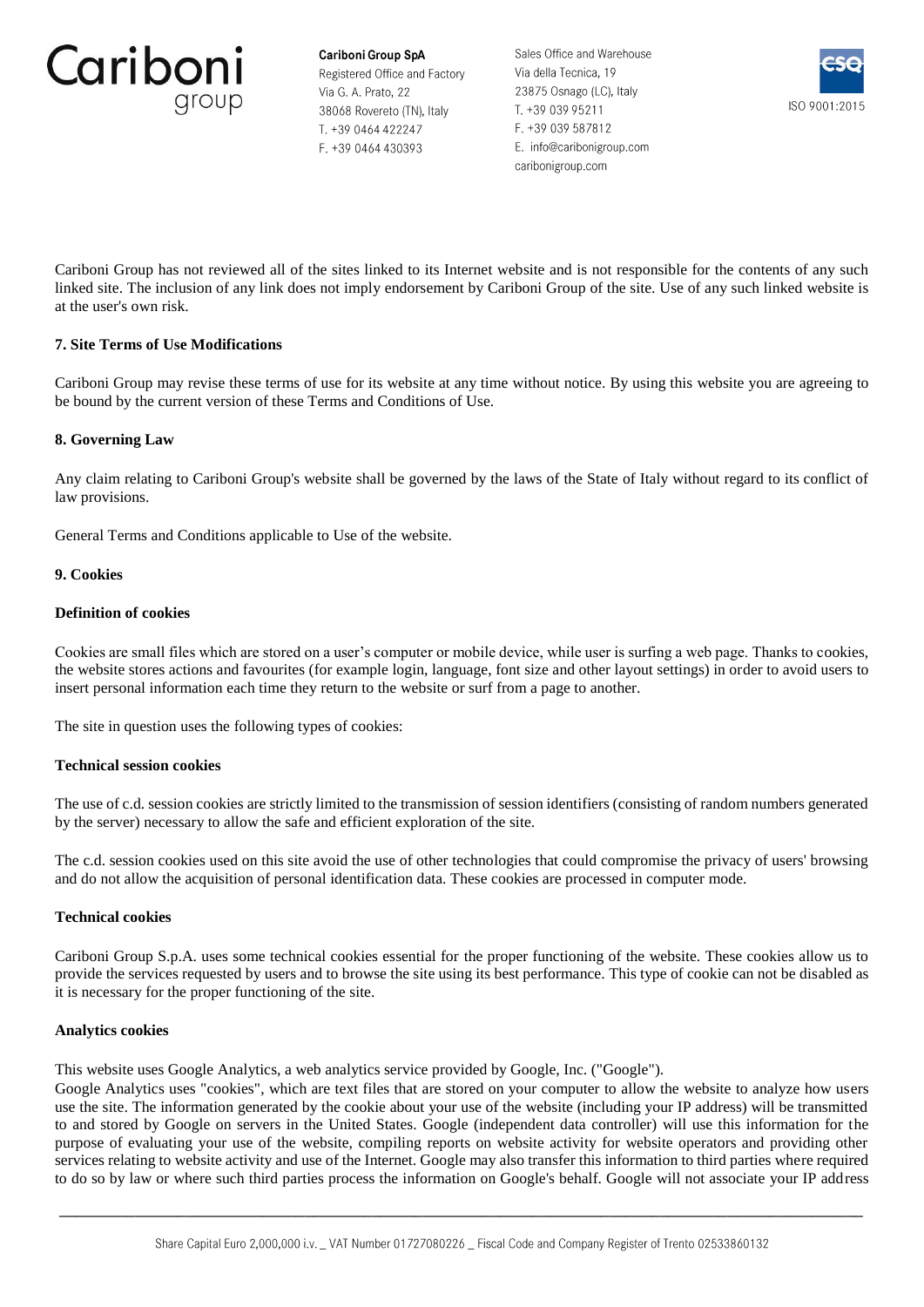

Sales Office and Warehouse Via della Tecnica, 19 23875 Osnago (LC), Italy T. +39 039 95211 F. +39 039 587812 E. info@caribonigroup.com caribonigroup.com



with any other data held by Google. You can refuse to use cookies by selecting the appropriate settings on your browser, but this may prevent you from using all the features of this website.

# **Cookies and widget of third parties**

Cookies are designed to help websites and apps remember what you prefer. Some other cookies could be used for user's login in websites which require reserved access.

Some of these cookies are managed for us by third parties to:

- generate statistics [\(Google Analytics\)](https://developers.google.com/analytics/devguides/collection/analyticsjs/cookie-usage)
- play video [\(Youtube,](https://policies.google.com/privacy?hl=en-GB&gl=it) [Vimeo\)](https://vimeo.com/privacy)
- share [Twitter](https://help.twitter.com/en/rules-and-policies/twitter-cookies)
- share [Facebook](https://www.facebook.com/full_data_use_policy)
- share [Google Plus](https://policies.google.com/privacy)
- API di [Google Maps](https://cloud.google.com/maps-platform/terms/?__utma=102347093.1257479088.1528706657.1528706898.1528706898.1&__utmb=102347093.0.10.1528706898&__utmc=102347093&__utmx=-&__utmz=102347093.1528706898.1.1.utmcsr=google%7Cutmccn=(organic)%7Cutmcmd=organic%7Cutmctr=(not%20provided)&__utmv=-&__utmk=131190031&_ga=2.68354705.1007986718.1528706657-1257479088.1528706657)

Cookies on this site are processed electronically

### **How to disable cookies**

Most browsers allow you to refuse / accept cookies. Below we present some practical information to disable cookies on the main browsers.

• Google Chrome

Click on the icon at the top right "Customize and control Google Chrome" - Click "History" - Click "Clear browsing data ..." - Select the option "Cookies and other site and plug-in data" - Click "Cancel navigation data "

- Mozilla Firefox Click "History" - Click "Cancel the recent history ..." - Select the "Cookie" option - Click "Cancel now"
- Internet Explorer Click "Tools" - Click "Internet Options" - In the "General" tab click "Delete ..." - Select "Cookies" - Click "Delete"
- Safari Click "Preferences" - Click "Privacy" - Click "Remove all website data ..." and confirm

# **How to surf anonymously without cookies**

- Google Chrome Click on the icon at the top right "Customize and control Google Chrome" - Click "New incognito window"
- Mozilla Firefox Click on the icon at the top right "Open menu" - Click "Anonymous window"
- Internet Explorer Click "Security" - Click "InPrivate Browsing"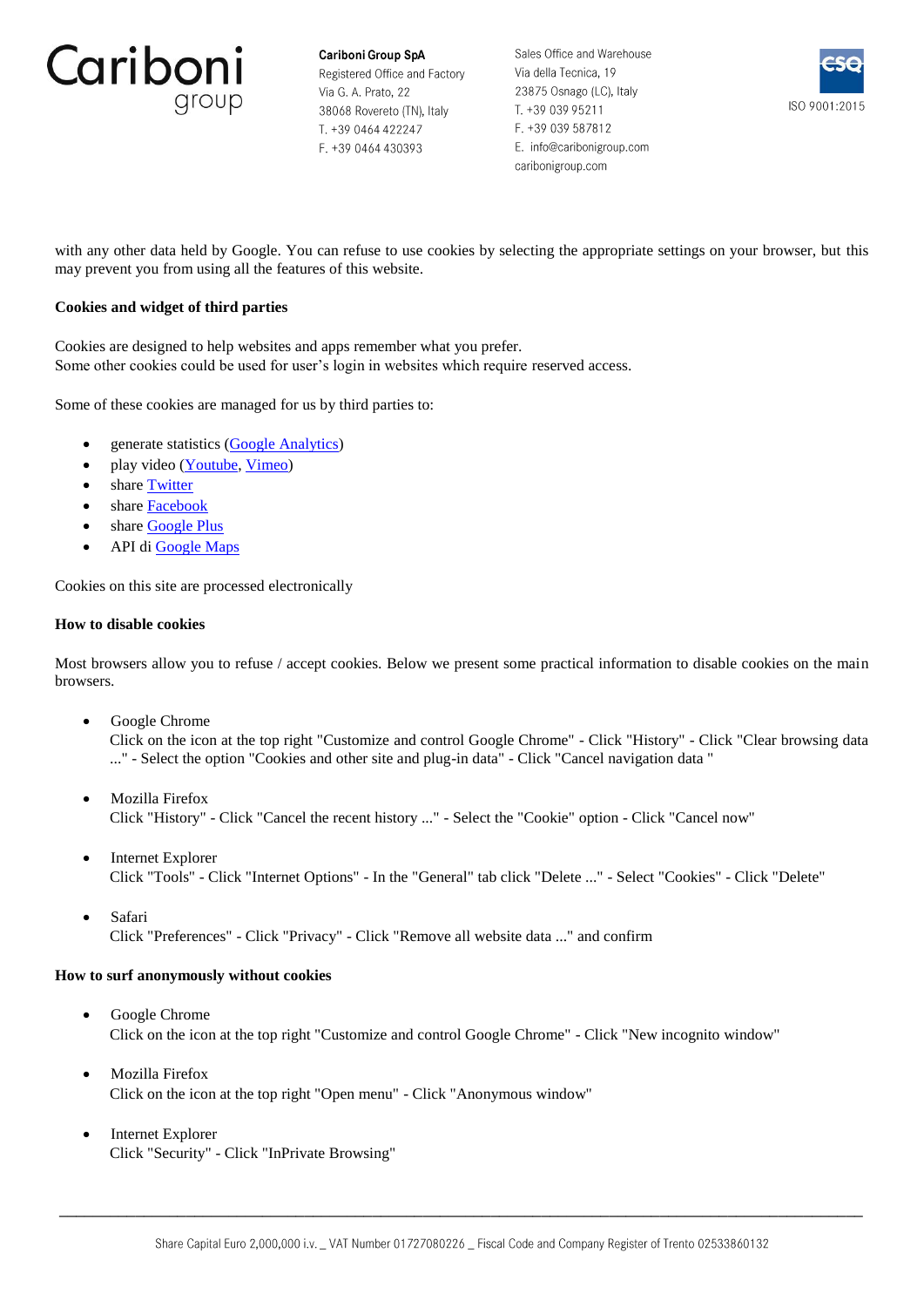

Sales Office and Warehouse Via della Tecnica, 19 23875 Osnago (LC), Italy T. +39 039 95211 F. +39 039 587812 E. info@caribonigroup.com caribonigroup.com



• Safari Click "File" - Click "New Private Window"

# **How do you manage cookies?**

You can manage and/or verify cookies the way you prefer - you can find more information here[: aboutcookies.org.](https://www.aboutcookies.org/) You can refuse, disable the cookies from your browser and delete all cookies that are currently stored on your computer by modifying the settings of your web browser. Keep in mind that if you chose this option, you will manually modify some personal settings each time you surf the website and it might prevent you from enjoying the full functionality of the website.

# **PRIVACY POLICY - privacy policy (article 13 of regulation 679/2016/EU)**

Information on the website [www.caribonigroup.com](https://www.caribonigroup.com/en/) **Navigation information on the website**

# **NAVIGATION INFORMATION AND COOKIES**

This Statement fully describes the practices we have adopted.

This page describes how to manage the site in relation to the processing of personal data of users who consult it. The treatment is always based on principles of lawfulness and fairness in compliance with all current regulations and appropriate security measures are adopted to protect the data.

This privacy policy is also given as brief information pursuant to article 13 of GDPR 679/2016 European Regulation on privacy, as well as pursuant to the provision concerning cookies n. 229 of 8 May 2014, you want to inform visitors of the site about the use of the data entered and the cookies used by the site itself.

The information is also provided pursuant to Recommendation no. 2/2001 adopted by the Working Group established by art. 29 of the directive n. 95/46 / EC. to those who interact with the web services of this site, for the purpose of the protection of personal data, accessible electronically from the address: by using any of our services and / or by accepting this Statement, for example in the context of Registering for one of our services, you consent to the collection and use of Personal Information as described in this Policy.

This Statement fully describes the practices we have adopted.

# **Personal information we collect. When you subscribe to the newsletter**

When registering on the website **www.caribonigroup.com** we collect personal data and information necessary to complete the registration form. This personal information includes the following contact information: Name; Surname; Company; Profession; Email; City; Country; Telephone; category of products of interest.

# **Purposes of treatment**

We inform you that the data collected by registering your name or retrieved by us through the consultation of public registers, lists or documents that can be known by anyone, will be processed in compliance with the provisions mentioned above and the confidentiality obligations that inspire the activity of the **Cariboni Group S.p.A.**

The treatments carried out by **Cariboni Group S.p.A.** will be based on principles of correctness, lawfulness and transparency and protection of your privacy and your rights.

The data will be used for commercial, promotional and advertising purposes, as well as for management and statistical purposes.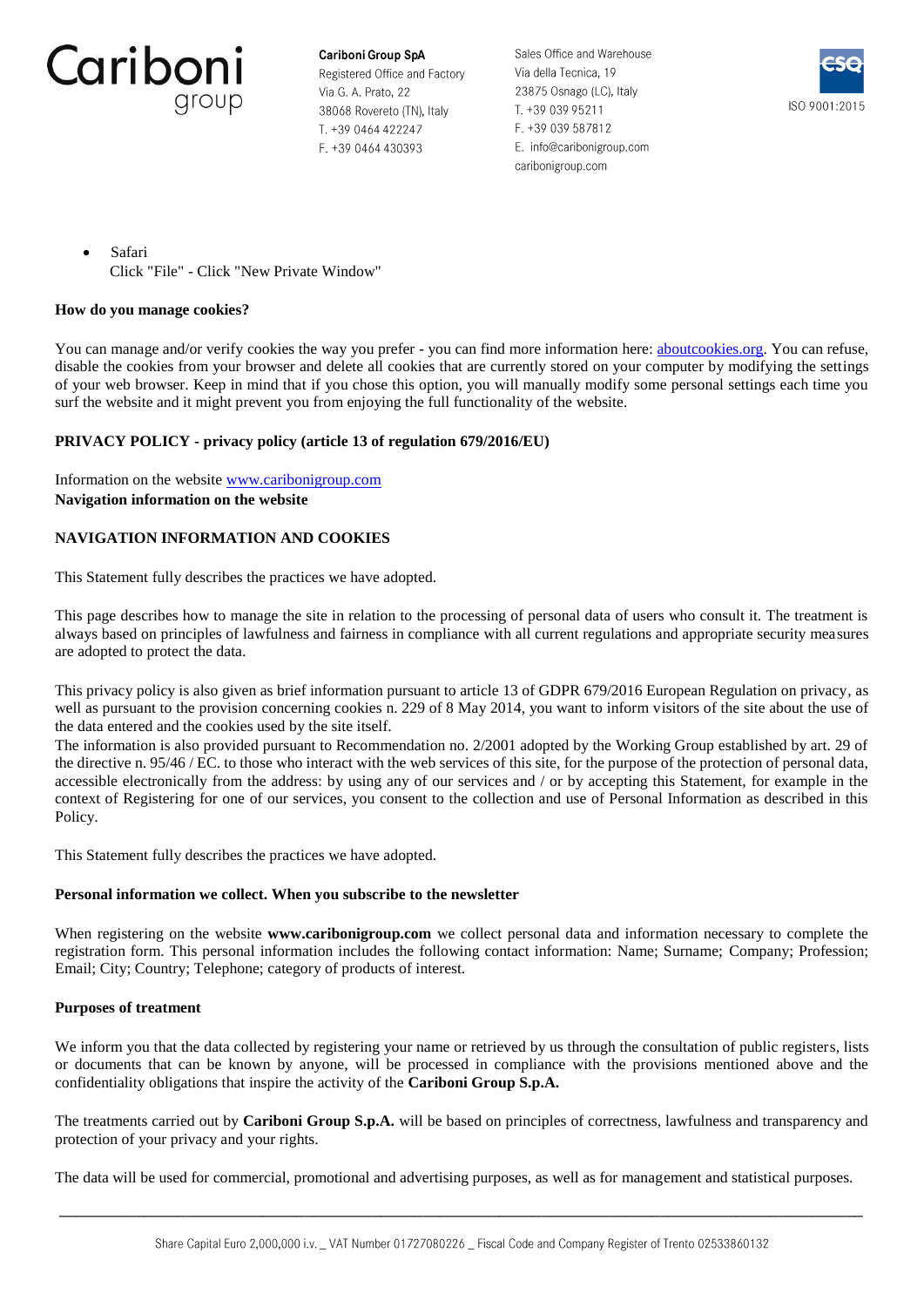

Sales Office and Warehouse Via della Tecnica, 19 23875 Osnago (LC), Italy T. +39 039 95211 F. +39 039 587812 E. info@caribonigroup.com caribonigroup.com



The personal data are processed by us in a lawful manner, according to correctness and with the utmost confidentiality. They are registered, organized and stored in computer and / or paper archives. The data may be communicated by us to our sales network, to consultants in the administrative / commercial area, to transporters for the delivery of goods / illustrative material and to controlling, controlled and investee companies.

# **Further purposes**

The computer systems and software procedures used to operate this website acquire, during their normal operation, some personal data whose transmission is implicit in the use of internet communication protocols. This information is not collected to be associated with identified interested parties, but by their very nature could, through processing and association with data held by third parties, allow users to be identified.

This category of data includes IP addresses or domain names of the computers used by users who connect to the site, the addresses in URI (Uniform resource Identifier), notation of the requested resources, the time of the request, the method used to submit the request to the server, the file size obtained in response, the numerical code indicating the status of the response given by the server (successful, error ....) and other parameters related to the operating system and the user's computer environment.

These data are used for the sole purpose of obtaining anonymous statistical information on the use of the site and to check its correct functioning and are deleted immediately after processing.

The data could also be used to ascertain responsibility in case of hypothetical computer crimes against the site.

# **Identity of the holder of the treatment**

This site is managed by the Data Controller, identified in the person of the owner and Sole Director of the company **Cariboni Group S.p.A.**, via G.a Prato, 22 38068 Rovereto (Trento).

The Data Controller guarantees the security, confidentiality and protection in its possession, at any stage of the processing of the same.

The collected data are used in compliance with current legislation on privacy (GDPR 679/2016/EU).

#### **Treatment site**

The data will be processed by the data controller at its registered office and its operational headquarters in Osnago (LC) Via della Tecnica, 19.

#### **Refusal to provide data**

The interested party can refuse to give the Owner his navigation data. To do this, it must disable by following the instructions provided by the browser in use. Disabling cookies can make navigation of the site's features worse.

#### **Data addressees**

No data deriving from the web service (therefore navigation data specified above and cookies) is communicated or disseminated (save communication to judicial or police bodies if necessary).

The data are processed by personnel specifically appointed in writing to the processing of data (administrative staff and persons in charge of relations with the public, even outside the Company, who are in charge of the management of information systems even outside the Company who may also perform functions as system administrator and are in this case, those appointed, personnel in the marketing sector, also external to the Company, interns, data processors and their collaborators, in charge of the specific sector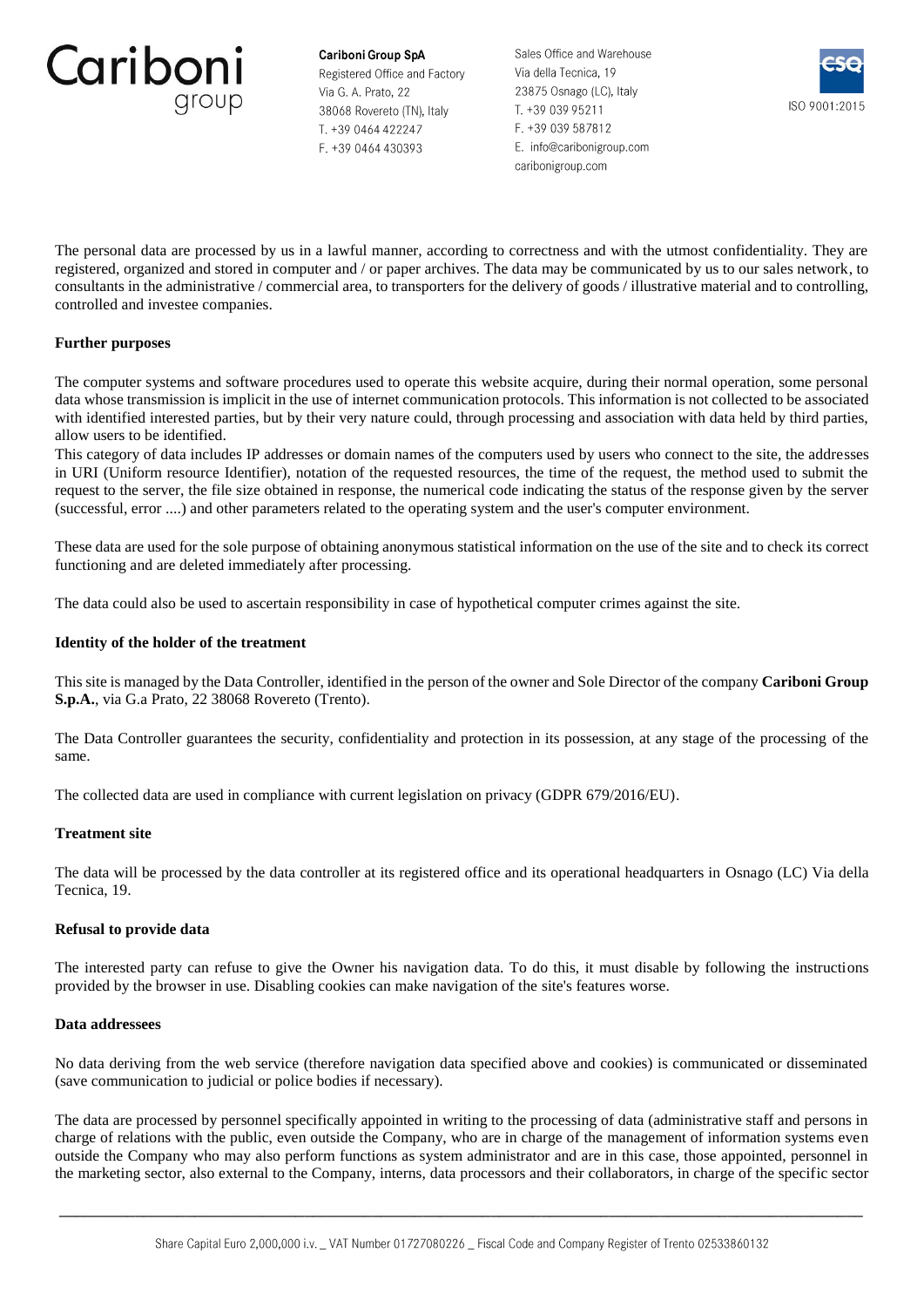

Sales Office and Warehouse Via della Tecnica, 19 23875 Osnago (LC), Italy T. +39 039 95211 F. +39 039 587812 E. info@caribonigroup.com caribonigroup.com



to which a request is made, who are responsible for managing the site even outside the Company) only if the processing is necessary to carry out their duties by performing only the operations necessary for the performance of the tasks.

They can also be processed by data processors (including companies outside the Company that perform shipping, marketing, and server management and storage). The external companies can process the data also through specifically appointed employees in writing who can perform the same activities and process the data for the same purposes, for which the managers have been appointed by **Cariboni Group S.p.A.**

The data provided by the user can be communicated to the subjects for whom there is a duty of communication in accordance with the law or a need for communication to assert the right of the company to the bodies in charge;

### **Storage time**

The Data are processed for the time necessary to perform the service requested by the User, or required by the purposes described in this document.

The User can always, at any time, request the interruption of the treatment or the deletion and / or limitation of the Data.

# **Rights of the interested**

With reference to the art. 15 "right of access", art. 16 "right of rectification", art. 17 "right to cancellation", art. 18 "right to limitation of treatment", art. 20 "right to portability", art.21 "right to oppose the automated decision-making process of GDPR 679/2016, the interested party exercises his rights by writing to the Data Controller at the following address: **Cariboni Group S.p.A.**, Via della Tecnica, 19, 23875 Osnago (Lecco), Italy, Tel. (+39) 039.95211 - Fax (+39) 039.587812 - email: [privacy@caribonigroup.com](mailto:privacy@caribonigroup.com)

# **Proposition of the complaint**

The interested party has the right to lodge a complaint with the supervisory authority of the state of residence.

# **Automated decision-making processes**

The Data Controller does not process treatments consisting of automated decision-making processes.

# **Information not contained in this policy**

More information in relation to the processing of Personal Data may be requested at any time to the Data Controller using the contact information.

#### **Changes to this privacy policy**

The Data Controller reserves the right to make changes to this privacy policy at any time by giving notice to Users on this page. Please therefore consult this page often, referring to the date of the last modification indicated at the bottom. In case of nonacceptance of the changes made to this privacy policy, the User is required to cease using this Application and may request the Data Controller to remove his Personal Data. Except as otherwise specified.

#### **Information on this privacy policy**

The Data Controller is responsible for this privacy policy. The privacy of minors Our website is aimed at a general public and does not offer services for children. If we discover that a minor has provided us with personal data without the permission of the parents or guardian, we will immediately delete this information. External links If the pages of this website or the sections of our applications